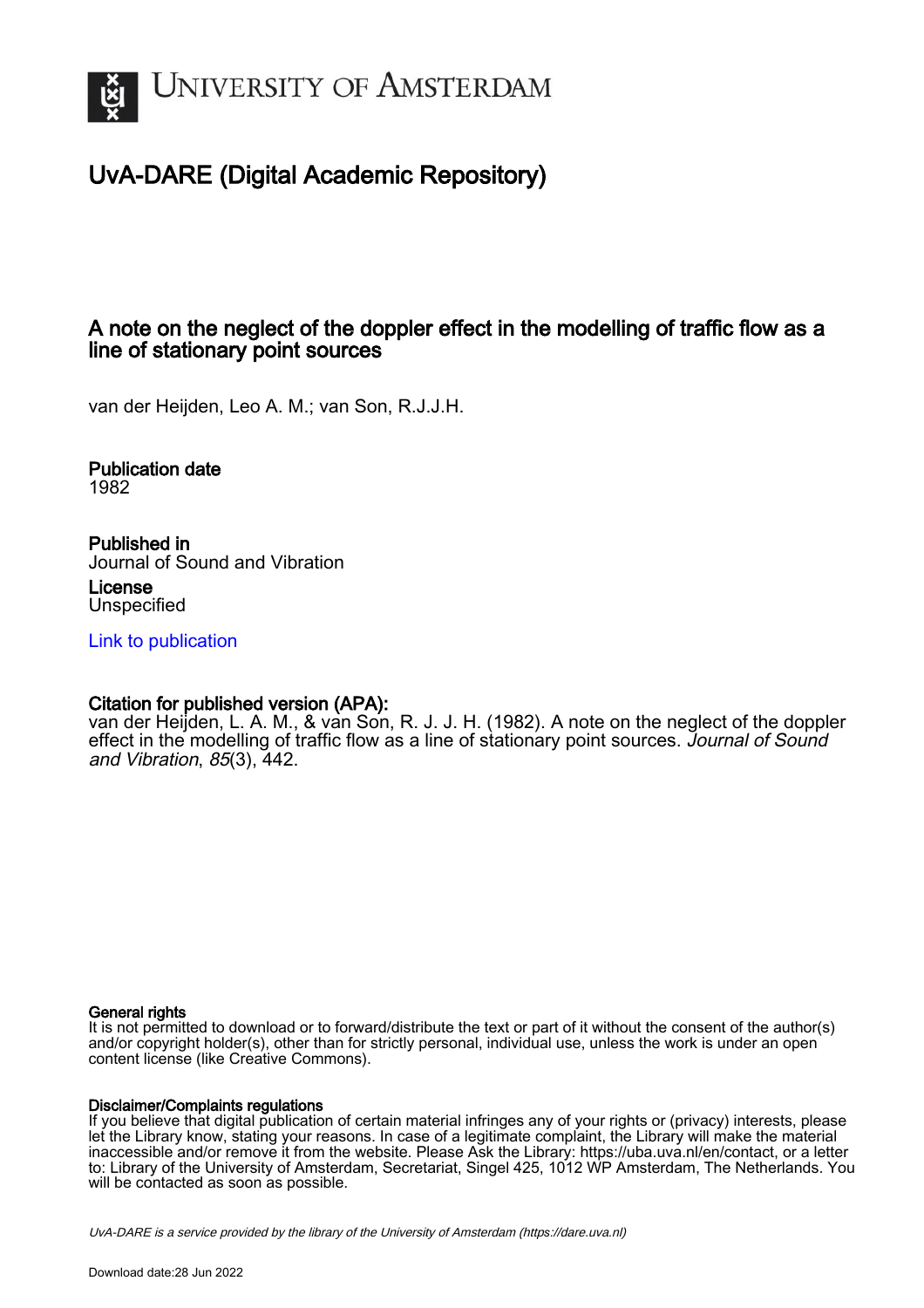#### A **NOTE ON THE NEGLECT OF THE DOPPLER EFFECT IN THE MODELLING OF TRAFFIC FLOW AS A LINE OF STATIONARY POINT SOURCES**

In many traffic noise prediction models the traffic flow is considered to be a line of stationary point sources, emitting the standard spectrum of a vehicle moving in a direction perpendicular to the line between observer and the vehicle. In practice, however, most vehicles will have a velocity component towards the observer which will result in a changed source spectrum because of the Doppler effect. In this article a formula is derived that makes it possible to predict the influence of the steepness of a spectrum on the  $L_{eq}$  of a traffic flow. It is shown that at a source speed of  $100 \text{ km/h}$  the Doppler effect can indeed be neglected.



Figure 1. An observer O at a distance a from a line on which a source S moves with speed v. The projection of  $\overline{O}$  on the x-axis is the zero reference point.

The situation under consideration is shown in Figure 1. A point source  $S$  is moving on a line with speed v. An observer O on a perpendicular distance a to the line and a distance  $r$  to S is present near the line. The frequency shift from  $f_0$ , the source frequency, to f, the frequency observed at  $O$ , can be written as

$$
f = f_0 / \{1 + vx/c(x^2 + a^2)^{1/2}\}\tag{1}
$$

with a as indicated in Figure 1 and c the sound speed. According to reference [1] the equivalent sound pressure level  $L_{eq}$  can be written as

$$
L_{eq} = 10 \log \left\{ \frac{1}{Tp_0^2} \int_{t_1}^{t_2} p^2 dt \right\},\tag{2}
$$

with  $T = t_2 - t_1$  and  $p_0 = 2 \times 10^{-5}$  Pa. As  $p(f)$  is related to the source power spectrum  $W(f)$  by

$$
p^{2}(f) = W(f)Z_{0}/4\pi r^{2},
$$
\n(3)

with  $Z_0$  the impedance in air,  $L_{ea}$  can be written as

$$
L_{eq}(f) = 10 \log \left\{ \frac{1}{Tp_0^2} \int_{t_1}^{t_2} \frac{W(f)Z_0}{4\pi r^2} dt \right\}.
$$
 (4)

This can be rewritten as an integration over distance (see Figure 1) as

$$
L_{eq}(f) = 10 \log \left\{ \frac{Z_0}{4 \pi \nu p_0^2} \int_{x_1}^{x_2} \frac{W(f)}{x^2 + a^2} dx \right\},\tag{5}
$$

0022-460X/82/230442 + 03 \$03.00/O @ 1982 Academic Press Inc. (London) Limited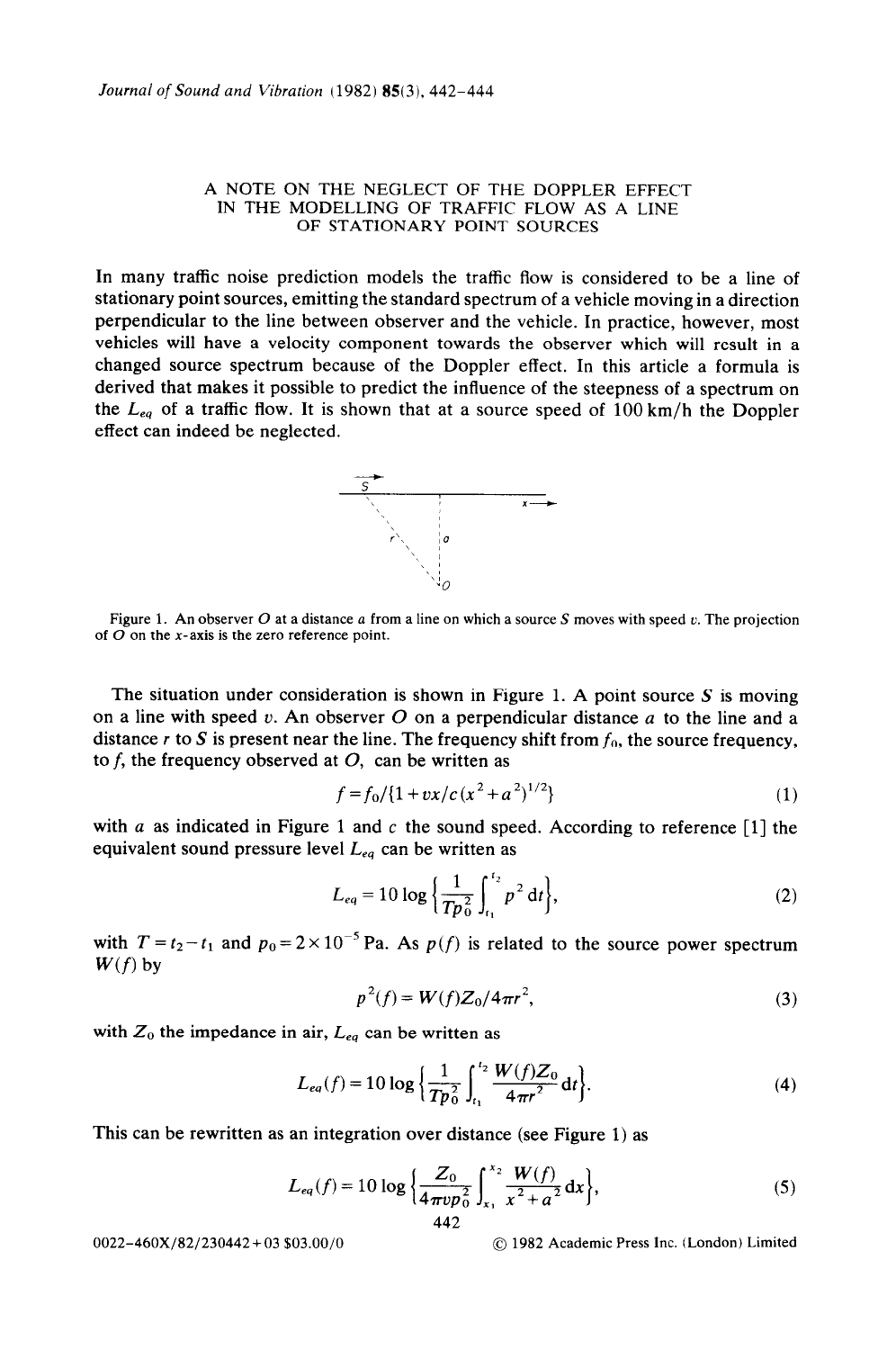where  $x_1$  and  $x_2$  are the positions of the source at times  $t_1$  and  $t_2$ . Because the apparent source spectrum  $W(f)$  depends on the magnitude of the velocity component towards the observer, it is also dependent upon the position  $x$  along the line and can therefore not be removed from under the integral. To solve the integral in equation (5) some sort of approximation of *W* has to be made. As a first order approximation one can assume that *W* depends linearly on the frequency over a large interval around  $f$ :

$$
W(f) = \alpha f + \beta. \tag{6}
$$

By using equations  $(1)$ ,  $(5)$  and  $(6)$  the following expression can be given for the equivalent sound pressure level for frequency  $f$  (perceived by the observer) as a function of the frequency  $f_0$ , emitted by the moving source, the velocity of the source and the frequency characteristics of the source:

$$
L_{eq}(f) = 10 \log \left[ \frac{Z_0}{4 \pi v p_0^2 T} \left\{ \int_{x_1}^{x_2} \frac{\beta}{x^2 + a^2} dx + \int_{x_1}^{x_2} \frac{\alpha f_0}{x^2 + a^2 + v x (x^2 + a^2)^{1/2} / c} dx \right\} \right].
$$
 (7)

According to reference [2] the solution of this integral is

$$
L_{eq}(f) = 10 \log \left[ \frac{Z_0}{4\pi T a v p_0^2} \left\{ \beta \left( \arctan \frac{x_2}{a} - \arctan \frac{x_1}{a} \right) \right.\right.+ \frac{\alpha f_0}{(1 - v^2/c^2)^{1/2}} \left( \arctan \left( \frac{x_2 a}{(1 - v^2/c^2)^{1/2}} \right) - \arctan \left( \frac{x_1 a}{(1 - v^2/c^2)^{1/2}} \right) \right.+ \arctan \left[ \left( \frac{x_1^2}{a^2} + 1 \right) \left( \frac{c^2}{v^2} - 1 \right) \right]^{1/2} - \arctan \left[ \left( \frac{x_2^2}{a^2} + 1 \right) \left( \frac{c^2}{v^2} - 1 \right) \right]^{1/2} \right] \right]. \tag{8}
$$

Because in most situations the position of the observer is thus that  $x_2 = -x_1$ , the last part of this equation is non-zero only for non-symmetrical cases. The part with  $\beta$ represents the solution as derived by Rathe [3] for a white noise spectrum, and the middle part with  $\alpha f_0$  takes into account the influence of the source speed and the steepness of the spectrum. In most cases the source starts at  $x_1 = -\infty$  and continues to  $x_2 = +\infty$ and equation (8) reduces to

$$
L_{eq}(f) = 10 \log \left[ (Z_0/4T a v p_0^2) \{ \beta + \alpha f_0 / (1 - v^2/c^2)^{1/2} \} \right].
$$
 (9)

This formula for the  $L_{eq}$  of a pure tone f can now be used to estimate, for example, the influence of the neglect of the Doppler term on the  $L_{eq}$  of a 1/3-octave band,

$$
L_{eq,terts} = 10 \log \int_{f_1}^{f_2} 10^{L_{eq}(f)/10} df,
$$
 (10)

with  $f_1$  and  $f_2$  the lower and upper cut-off frequencies, respectively. Combination of equations (9) and (10) gives

$$
L_{eq,terts} = 10 \log \left[ (Z_0/4 \tan^2 \theta_0^2) \{ \beta (f_2 - f_1) + \frac{1}{2} \alpha (f_2^2 - f_1^2) / (1 - v^2/c^2)^{1/2} \} \right].
$$
 (11)

The error  $\varepsilon$ , caused by neglecting the  $(1 - v^2/c^2)^{1/2}$  term, can be written as

$$
\varepsilon = 10 \log \left\{ 1 + \frac{\left[ 1/(1 - v^2/c^2)^{1/2} \right] - 1}{\left[ 2\beta/\alpha \left( f_2 - f_1 \right) \right] + 1} \right\}.
$$
 (12)

For  $v = 100$  km/h and  $\beta/\alpha = 0$ ,  $\varepsilon$  amounts to only 0.015 dB. Hence modelling a traffic flow as a line of stationary point sources does not introduce important errors in the calculated  $L_{eq}$  of that traffic flow. With regard to the spectrum shape it can be seen that the error vanishes for a flat spectrum ( $\alpha = 0$ ) and for steep spectra with high levels